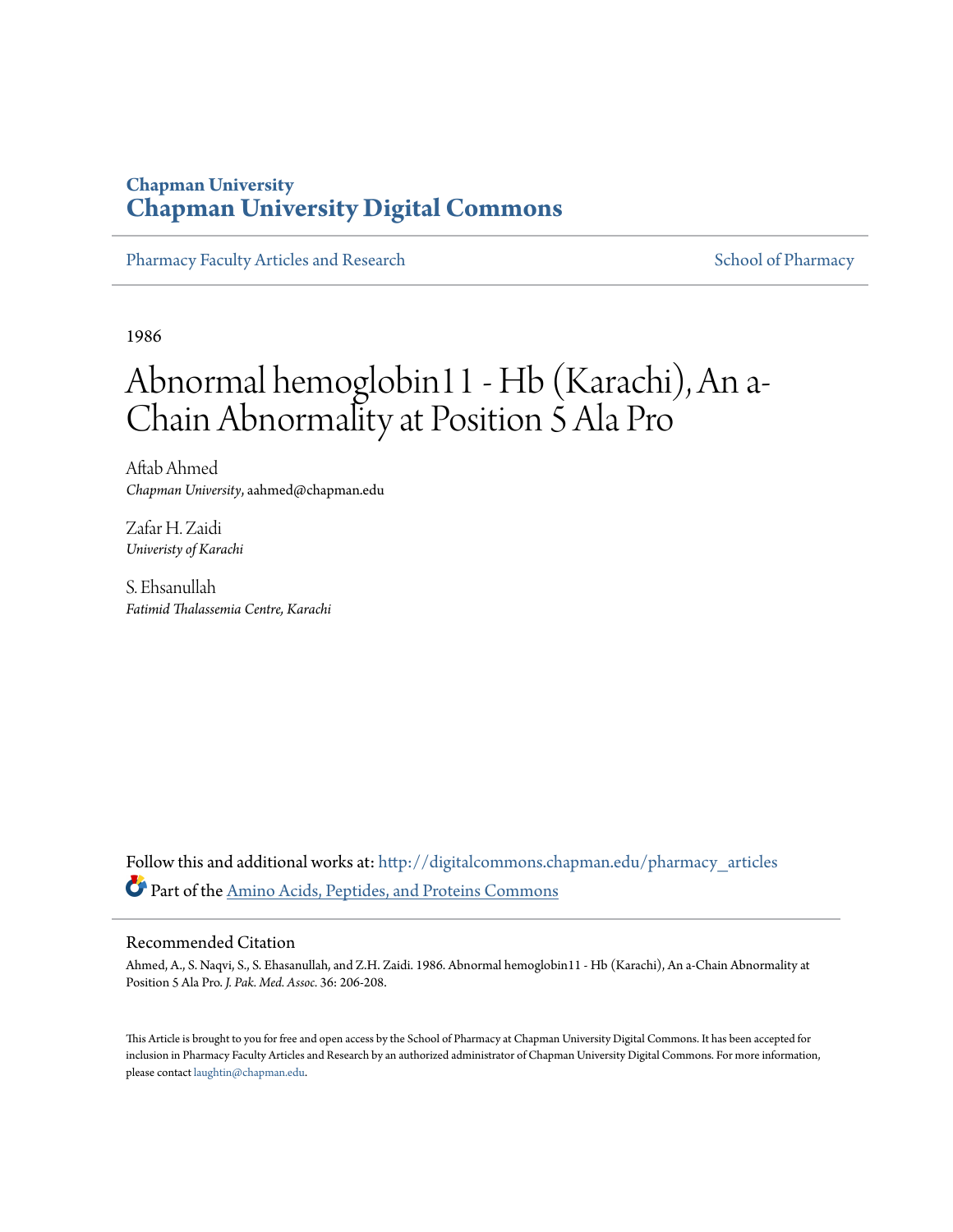## Abnormal hemoglobin11 - Hb (Karachi), An a-Chain Abnormality at Position 5 Ala Pro

#### **Comments**

This article was originally published in *[Journal of Pakistan Medical Association](http://jpma.org.pk/full_article_text.php?article_id=6069)*, volume 36, in 1986.

#### **Copyright**

Journal of Pakistan Medical Association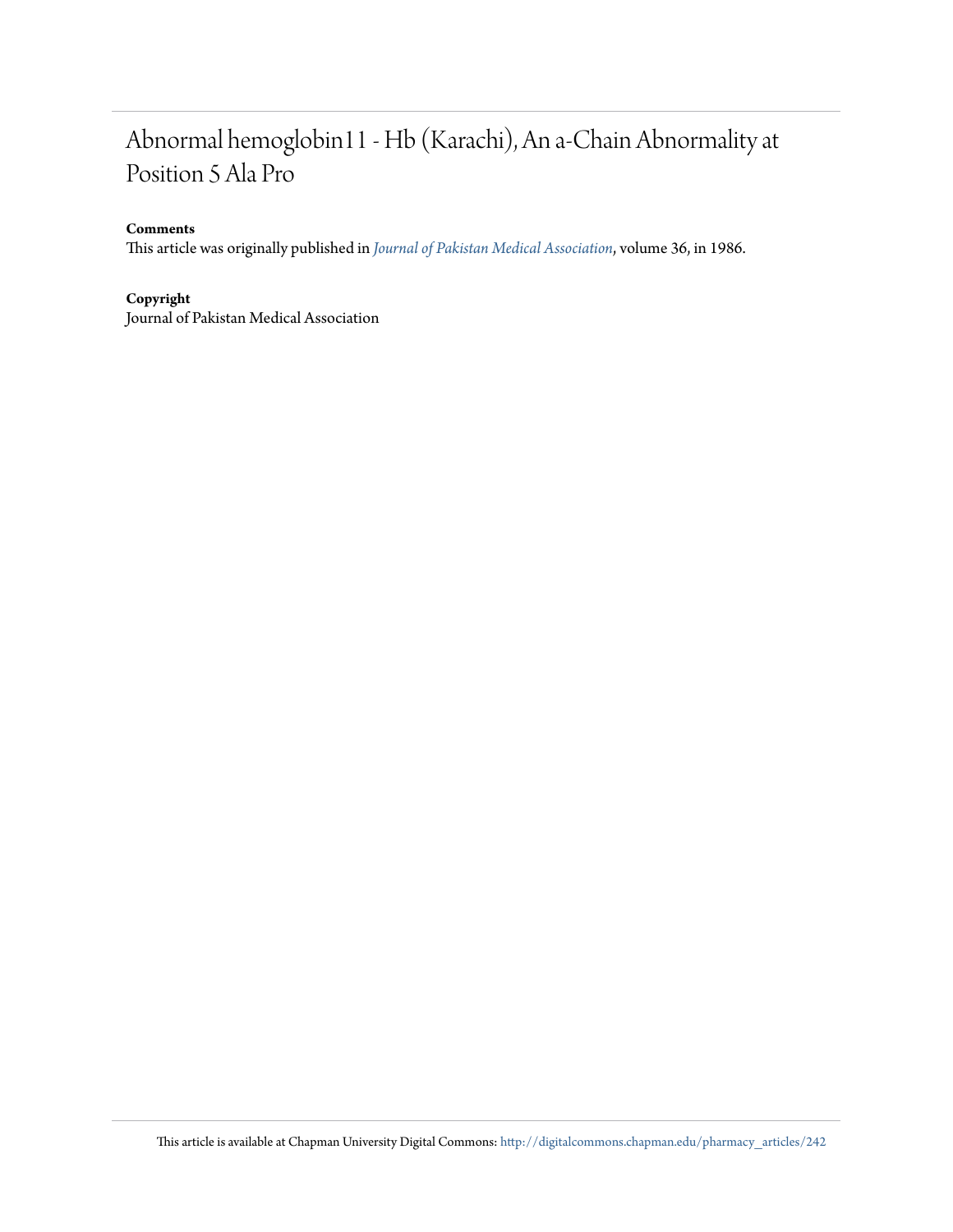# **ABNORMAL HEMOGLOBINS11 - Hb (KARACHI), AN a CHAIN ABNORMALITY AT POSITION 5 ALA PRO**

Pages with reference to book, From 206 To 208 Aftab Ahmad, Sabira Naqvi, Z. H. Zaidi **(** H.E.J. Research Institute of Chemistry, University of Karachi, Karachi-32, Pakistan. **)**  S. Ehsanullah **(** Fatimid Thalassemia Centre, Garden East, Karachi. **)** 

#### **Abstract**

Hemoglobin Karachi is a new a chain Variant with amino acid substitution a 5 (A3) Ala-" Pro. The hematological data on the propositus were normal. In cellulose acetateelectro phoresis this hemoglobin migrated towards the anode slower than HbA.

It is the first a-chain abnormal hemoglobin reported from Pakistani population (JPMA 36:206, 1986).

#### **INTRODUCTION**

Numerous structural abnormalities of the globin chains have been reported since Pauling et al.<sup>1</sup> discovered the first abnormal hemoglobin, sickle cell hemoglobin. Amino acid sequencing later revealed it to contain a substitution of valine for glutamic acid in the 6th position of the B chain.<sup>2</sup> Extensive researches for abnormal hemoglobin's in many parts of the world have brought to light over 450 structurally altered hemoglobins. They include HbJ Toronto characterized by replacement of an alanine by aspartic acid in position 5 of the a chain<sup>3</sup>; Hb Sawara<sup>4</sup> Hb Ferndown,<sup>5</sup> Hb Dunn,<sup>6</sup> Hb Woodville,<sup>7</sup> and Hb Swan river<sup>8</sup> in which aspartic acid in position of a chain is replaced by Ala, Val, Asn, Tyr and Gly respectively. These abnormalities are all present in the helical region A of the a chain. An abnormal hemoglobin of the same helical region was discovered incidentally in a 24 year old healthy male who was used as a control during a study on abnormal hemoglobins. In his case, alanine is replaced by proline in position 5 i.e. helical region A 3. This new variant has been designated Hb (Karachi).

#### **MATERIALS AND METHODS**

Blood samples from the propositus, his mother and two sisters were collected in EDTA and standard hematological studies were carried out. Hemolysates were prepared by the toluene method<sup>9</sup> and globin was separated according to. Anson and Mirsky's procedure.<sup>10</sup> The electrophoresis of the hemoglobin was carried out on cellulose acetate membranes (Cela gram II, 78 x 150 mm), in Tris-EDTA- borate buffer pH 8.4for 30 min at 350 volts<sup>11</sup> followed by staining with Amido black  $10B^{12}$  and Ponceau.<sup>13</sup> The globin chains were separated on a CM-Cellulose column (13 x 1 cm) with buffer containing 8M Urea,  $0.05M$  2-mercaptoethanol and Na2 HPO4 pH 6.5 to 7.2.<sup>14</sup> The peaks separated were checked for homogeneity by electrophoresis on polyacrylamide gels in Triton x-100.<sup>15</sup> The separated a chain was digested with trypsin (Worthington Tos Phe CH2CI treated) at room temperature, pH 8.5; after 3 hrs the reaction was stopped by addition of 0.5 M HCI. The tryptic peptides were separated by high voltage electrophoresis (Pherograph, Hamburg, West Germany) in 0.02M pyridine acetate buffer pH 4.7 for 2 hrs at 2000 volts and chromatography (Butanol: acetic acid: water: pyridine, 15:3:12:10) to prepare two dimensional peptide maps (fingerprint.<sup>16,17</sup>)The peptides were visualized by stronsium ninhydrin spray.<sup>18</sup>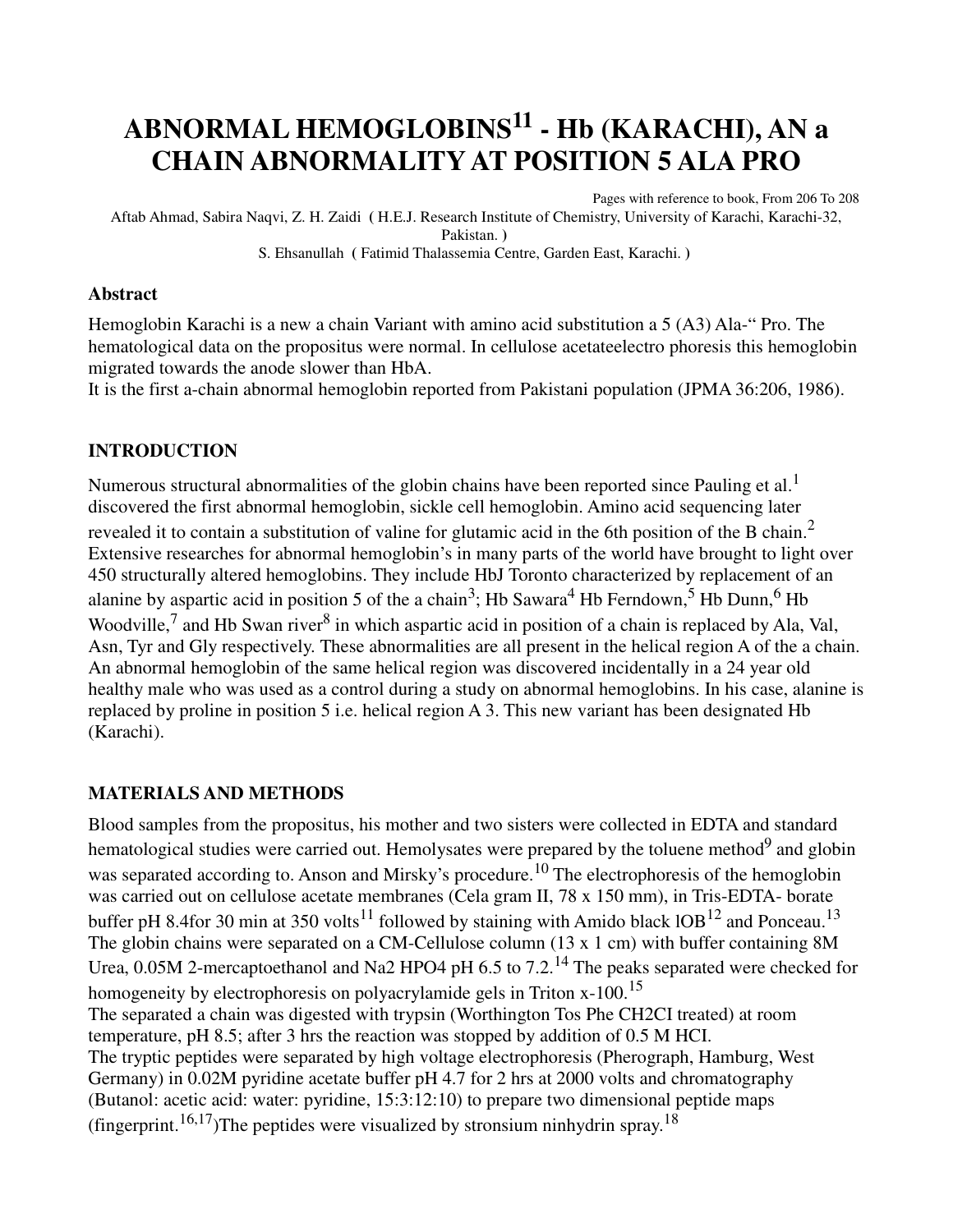Amino acid analysis of a chain was carried out on an automatic amino acid analyser (Biotronik GmbH Munich, West Germany).

The amino acid sequence of the a chain were determined by automatic Edman degradation<sup>19</sup> in a Beckman sequencer 890C (Palo Alto California) by using Quadrol programme (Quadrol concentration 0.25M) and manual sequencing by DABITC method.  $20,21$ 

### **RESULTS**

Hematological examination on the propositus revealed the following: Hemoglobin 15.2g/dl; red cell count  $5.1 \times 10^{12}$  /1; reticulocytes 0.5%; PCV 47%; MCV 92fl; MCH 30 pg; MCHC 32%; total biirubin 13 u mol/1; serum iron 106 mcg/dl; TIBC 380 mcg/dl. Erythrocyte morphology was normal. Incubation of fresh red cells with brilliant cresyl blue disclosed no inclusion bodies within the cells. The osmotic fragility test revealed 50% hemolysis at 0.43% NaC1, being within normal range. A heat stability test<sup>22</sup> gave normal results.

The electrophoretic pattern of Hb (Karachi) on cellulose acetate membrane at pH 8.4 is shown in Figure 1.



## Figure 1. Electrophoretic pattern of hemoglobin on Cellulose acetate membrane. Tris-EDTA-borate buffer, pH 8.4.

It is slower than HbA. Neither the mother nor the two sisters of the propositus showed any abnonnal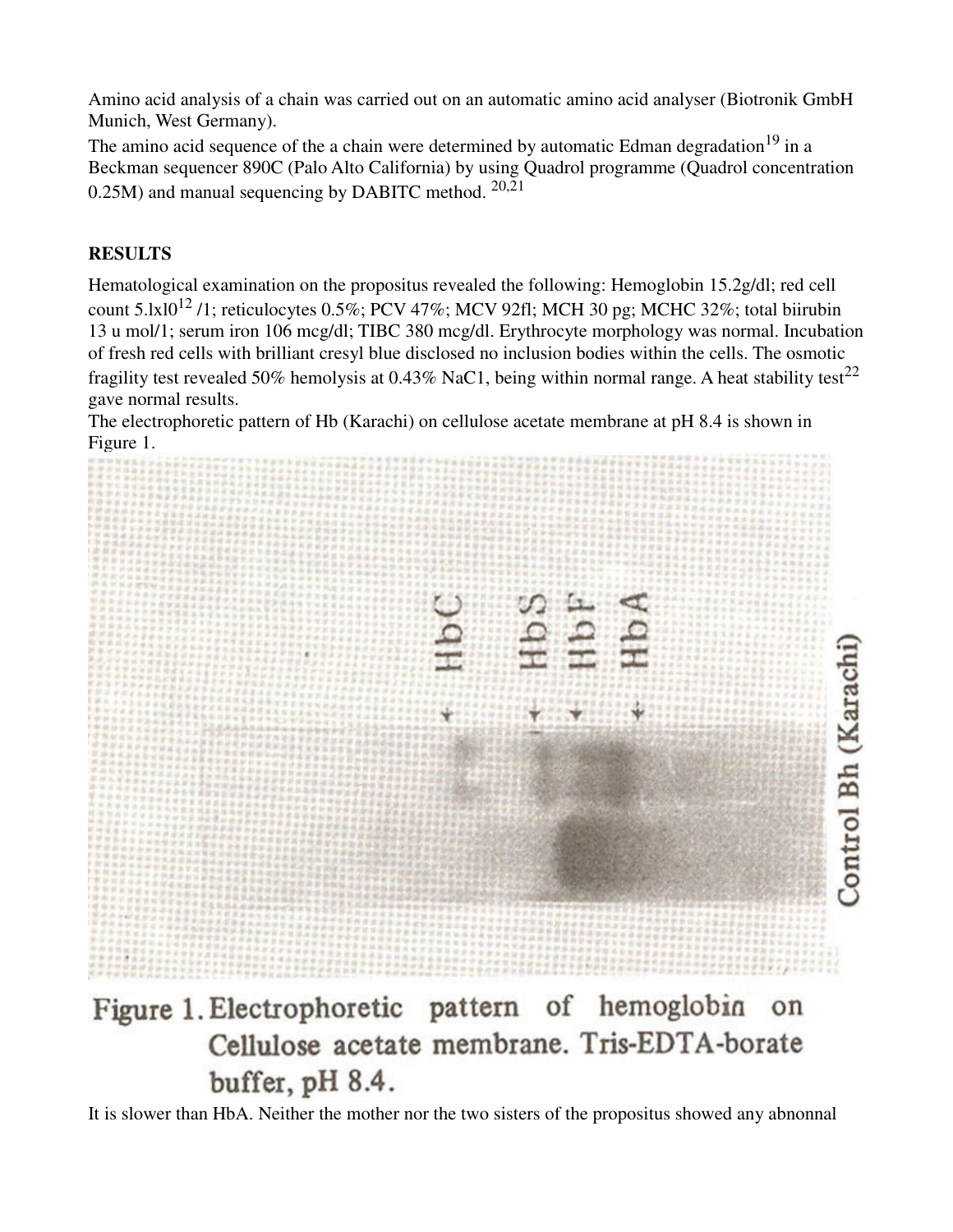



The first peak contained unbound material followed by the B and a chain. There was no other peak detected. The amino and composition of c chain was found to be normal whereas slight elevation of praline was nosed in a chain.

The fingerprinting of a chain showed a change in its position of peptide 1 (Fig 3).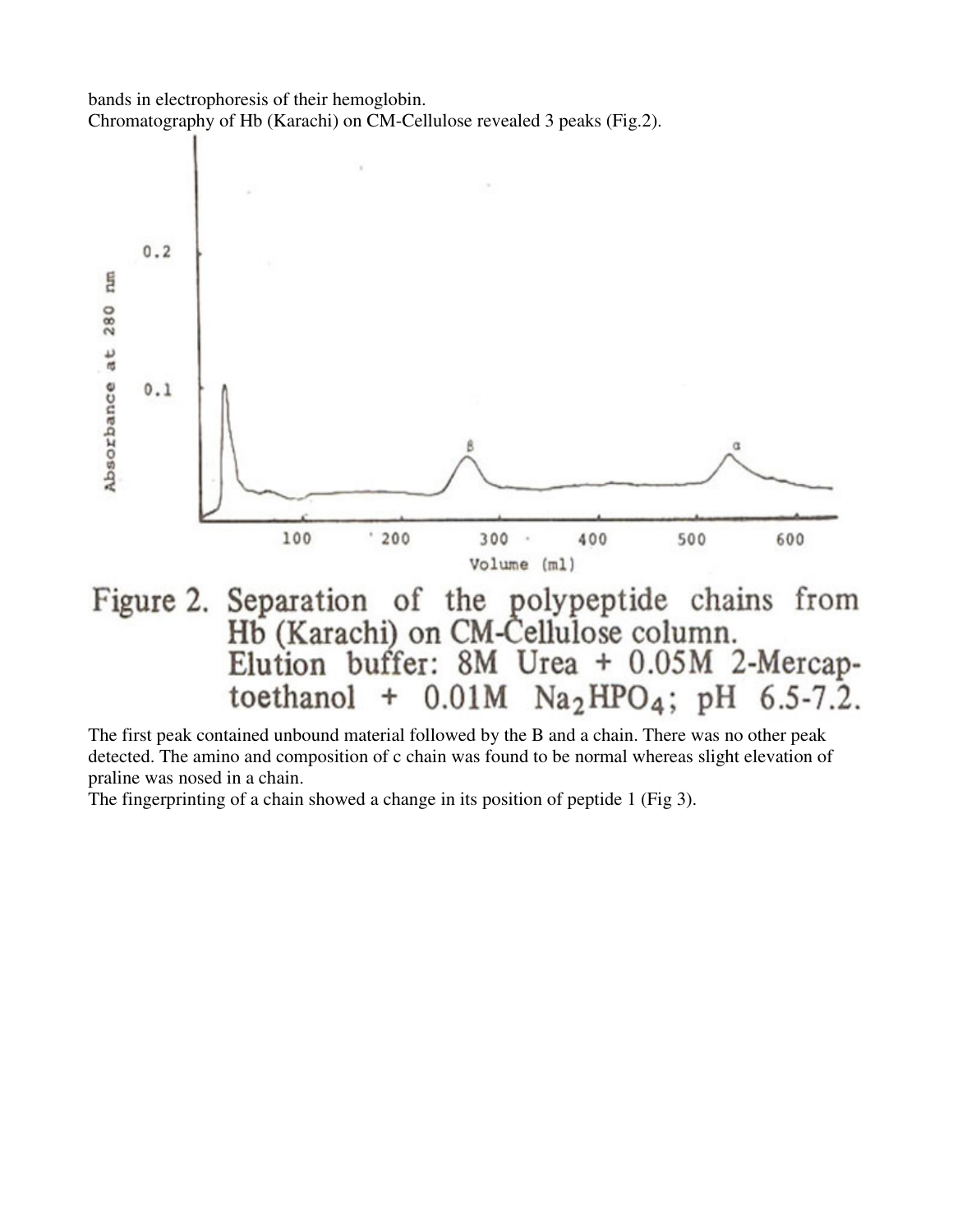# Figure 3. Fingerprint of the  $\alpha$  chain from Hb (Karachi) digested with TPCK-trypsin on Wattmann paper 3. Electrophoresis in 0.02M pyridine acetate,<br>pH 4.7. Chromatography in Butanol: acetic<br>acid: water:pyridine (15:3:12:10).

The amino acid sequence of the whole a chain (upto 30 steps) on sequencer and on manual sequencing (10 steps) showed a replacement at position 5 of Ala by Pro. There was no trace of Ala in this position suggesting that the hemoglobin has  $a_2$  K  $B_2$  and the individual carrying a homozygous variant.

Hb (Karachi) a chain Val Leu Ser Pro Pro Asp

 LYs Thr Asn Val Hb A a chain val Leu Ser Pro ALa Asp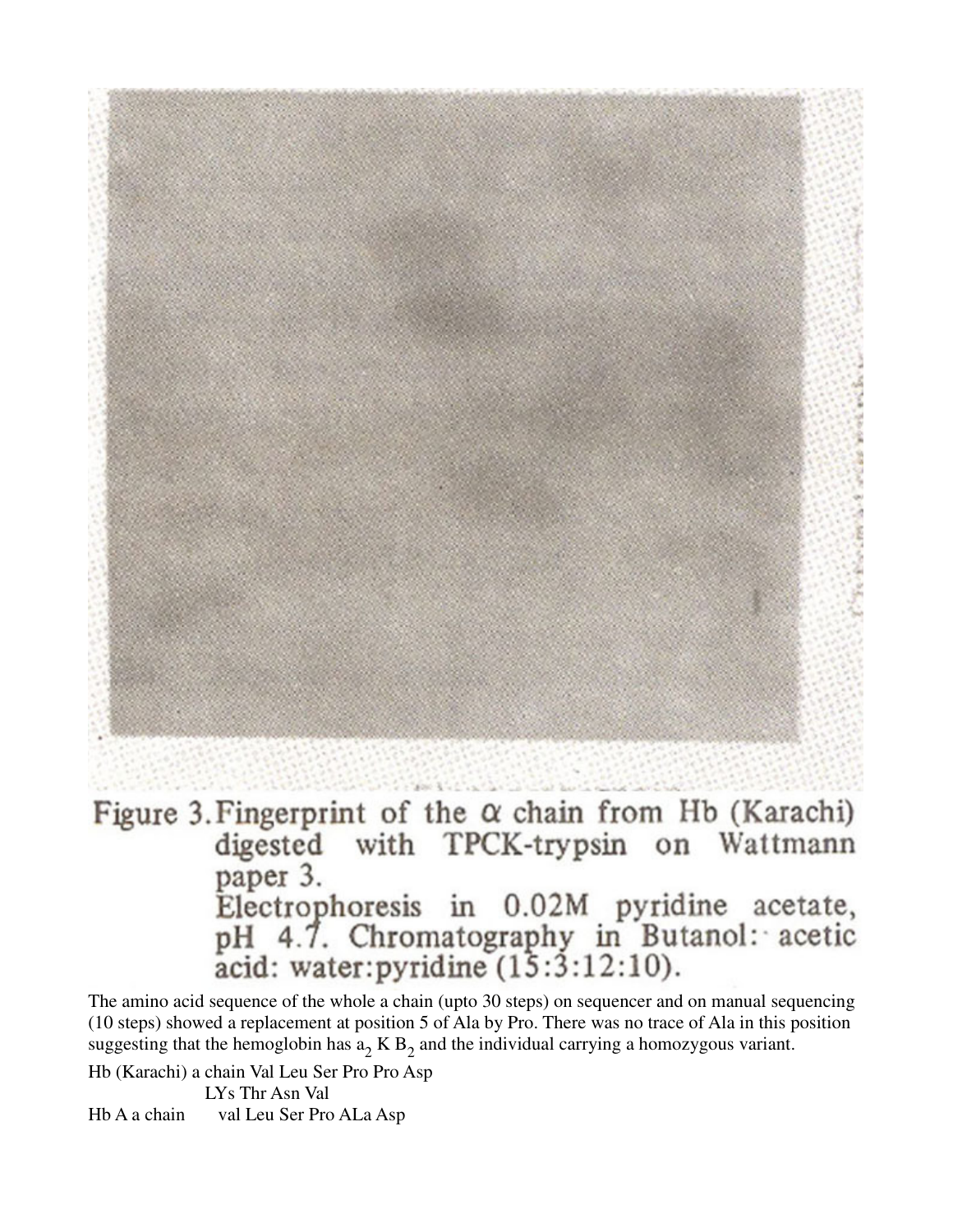LYs Thr Asn Val

#### **DISCUSSION**

The hematological data showed all values to be in the normal range. The structural studies of the a chain show that alanine residue at 5th position of the a chain is substituted by a proline residue. Alanine is ambivalent i.e. neither so hydrophobic that it always point internally in the hemoglobin molecule nor so hydrophiic as to point externally. Alanine in the 5th position of the a chain, corresponding to the 3rd residue of the A helix is oriented towards the surface of molecule. Its substitution by proline which has the same ambivalent characteristics may not produce any change in structure-function relationship. The a carbon of the side chain of proline loops back to make a second connection to its amine nitrogen, producing a bend in the main polypeptide chain. This is in apposition to the A 2 proline residue in the normal hemoglobin. The only other mutation in the helix A 3 position reported is in HbJ Toronto, in which alarline is replaced by strongly hydrophilic aspartic acid. At helix A4 position as many as 5 mutations are known. This position is involved in the salt bridge with a 127 (HlO) lys and substitutions in this position resulted in higher oxygen affinity but the Bohr effect and cooperativity were comparable to HbA.<sup>5</sup> The position A3 is not involved in the function of the molecule; as such changes with ambivalent and hydrophiic amino acids may not affect the physiological functions of the molecule.

#### **REFERENCES**

1. Pauling, L., Irano, H.A., Singer, S.J. and Wells, I.C. Sickle cell anemia, a molecular disease. Science, 1949; 110: 543.

2. Ingram, V.M. Abnormal human hemoglobins. III. The chemical difference between normal and sickle cell hemoglobins. Biochim. Biophys. Acta, 1959;36: 402.

3. Crookston, J.H., Beale, D., Irvine, D. and Lehmann, H. A new hemoglobin, J Toronto (aS Alanine -,Aspartic acid). Nature, 1965; 208:1059.

4. Sumida, I. Studies of abnormal hemoglobins in Western Japan. Frequency of visible hemoglobin, variants, and chemical characterization of hemoglobin Sawara ( $a_2$  6Ala B2 and hemoglobin Mugino

(HbL Ferrara;  $a(a_2 47 \text{ Gly B2})$  Jpn. .i. Hum. Genet., 1975;19: 343.

5. Lee-Potter, J.P., Deacon-Smith, R.A., Lehmann, H.and Robb, L. Hemoglobin Ferndown (o64J aspartic acid t Valine). FEBS Lett., 1981; 126: 117.

6. Jue, D.L., Johnson, M.H., Patchen, L.C., and Moo-Penn, W.F. Hemoglobin Dunn: a 6 (A4) aspartic acid replaced by asparagine. Hemoglobin, 1979; 3:137.

7. Wilkinson, T. Hemoglobin Woodville: a 6 (A4) Asp-Tyr. Abstract. Hematology Society of Aus trallia 1983.

8. Como, P.E., Raven, J.L., Wilkinson, T. and Kronenberg, H. Abstract, Hematology Society of Australia, 1984.

9. Drabkin, D.L. Spectrophotometric studies; crystallographic and optical properties of the hemoglobin of man in comparison with those of other species. J. Biol. Chem., 1946; 146:703.

10. Anson, M.L. and Mirsky, A.E. Protein coagulation and its reversal. The preparation of insoluble globin, soluble globin and heme. .J. Gen. Physiol., 1930; 13 : 469.

11. Schneider, R.G. Development in laboratory diagnosis, sickle celi disease diagnosis, management, education and research. Abramson, H., Bertles, L.W. and Wethers, D.L., Ed., St. Louis, Mosby 1973; 230.